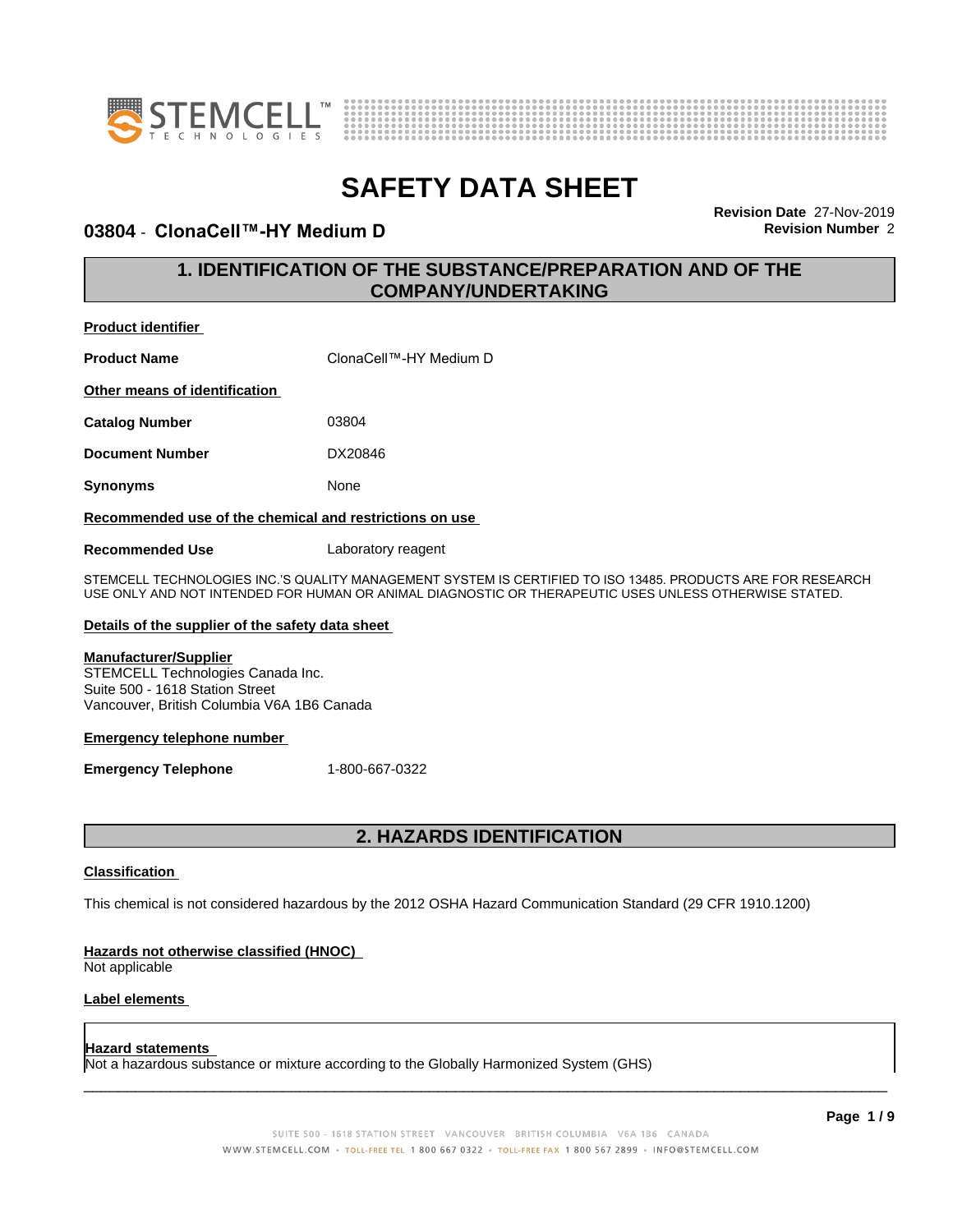



## \_\_\_\_\_\_\_\_\_\_\_\_\_\_\_\_\_\_\_\_\_\_\_\_\_\_\_\_\_\_\_\_\_\_\_\_\_\_\_\_\_\_\_\_\_\_\_\_\_\_\_\_\_\_\_\_\_\_\_\_\_\_\_\_\_\_\_\_\_\_\_\_\_\_\_\_\_\_\_\_\_\_\_\_\_\_\_\_\_\_\_\_\_ **Revision Date** 27-Nov-2019 **03804** - **ClonaCell™-HYMediumD Revision Number** 2

The product contains no substances which at their given concentration, are considered to be hazardous to health.

**Appearance** opaque **Physical state** Liquid **Odor No information available Appearance** opaque

#### **Other Information** Not applicable

**Unknown acute toxicity** 21.11112525 % of the mixture consists of ingredient(s) of unknown toxicity 21.11112525 % of the mixture consists of ingredient(s) of unknown acute oral toxicity 21.11112525 % of the mixture consists of ingredient(s) of unknown acute dermal toxicity 21.11112525 % of the mixture consists of ingredient(s) of unknown acute inhalation toxicity (gas) 21.11112525 % of the mixture consists of ingredient(s) of unknown acute inhalation toxicity (vapor) 21.11112525 % of the mixture consists of ingredient(s) of unknown acute inhalation toxicity (dust/mist)

### **3. COMPOSITION/INFORMATION ON INGREDIENTS**

### **Substance**

Not applicable.

### **Mixture**

Not a hazardous substance or mixture according to the Globally Harmonized System (GHS)

\*The exact percentage (concentration) ofcomposition has been withheld as a trade secret.

### **4. FIRST AID MEASURES**

### **Description of first aid measures**

| <b>Inhalation</b>   | Remove to fresh air.                                                                                                    |
|---------------------|-------------------------------------------------------------------------------------------------------------------------|
| Eye contact         | Rinse thoroughly with plenty of water for at least 15 minutes, lifting lower and upper eyelids.<br>Consult a physician. |
| <b>Skin contact</b> | Wash skin with soap and water.                                                                                          |
| Ingestion           | Clean mouth with water and drink afterwards plenty of water.                                                            |
|                     |                                                                                                                         |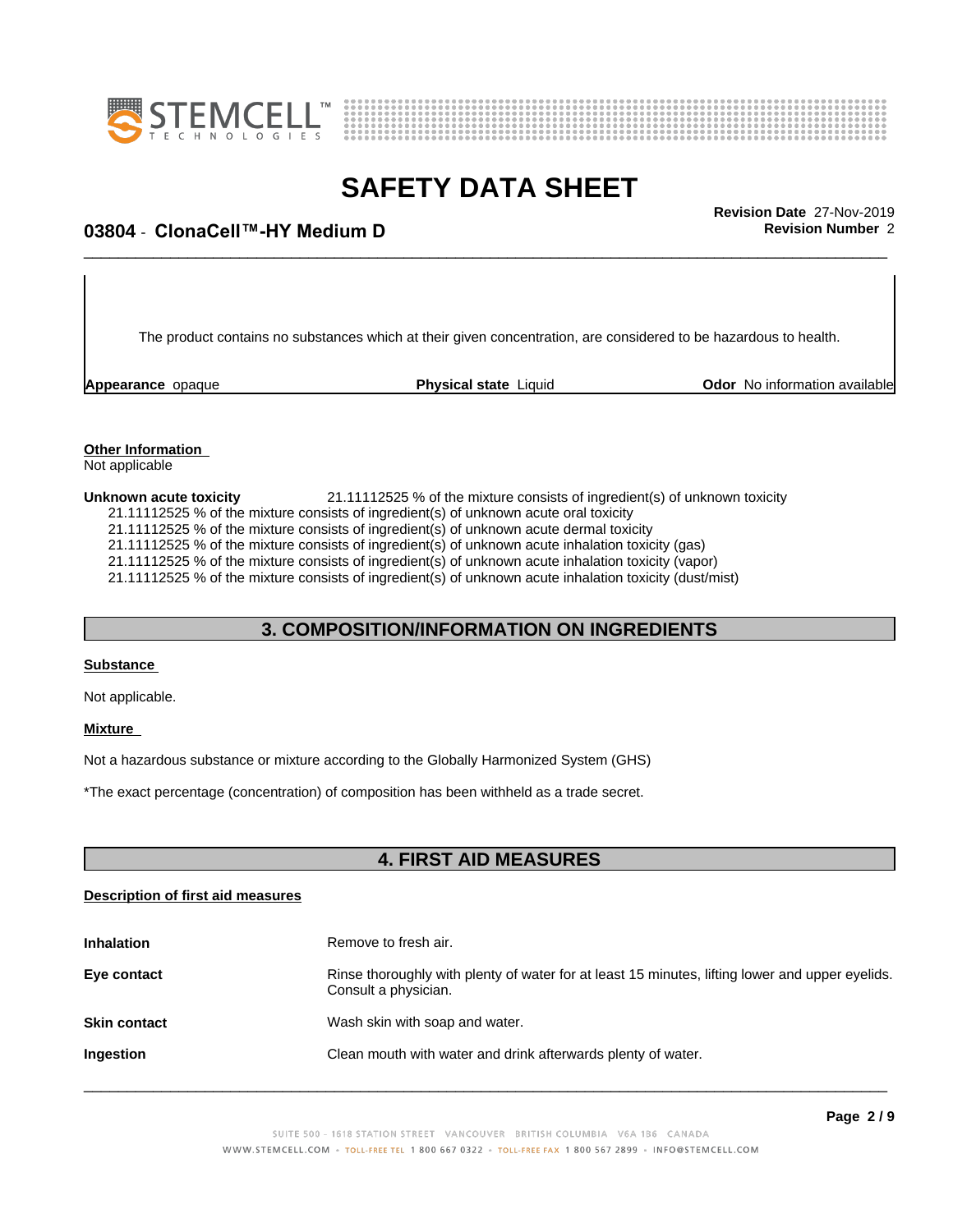



## \_\_\_\_\_\_\_\_\_\_\_\_\_\_\_\_\_\_\_\_\_\_\_\_\_\_\_\_\_\_\_\_\_\_\_\_\_\_\_\_\_\_\_\_\_\_\_\_\_\_\_\_\_\_\_\_\_\_\_\_\_\_\_\_\_\_\_\_\_\_\_\_\_\_\_\_\_\_\_\_\_\_\_\_\_\_\_\_\_\_\_\_\_ **Revision Date** 27-Nov-2019 **03804** - **ClonaCell™-HYMediumD Revision Number** 2

| Most important symptoms and effects, both acute and delayed                                               |                                                                                                                                       |  |  |
|-----------------------------------------------------------------------------------------------------------|---------------------------------------------------------------------------------------------------------------------------------------|--|--|
| <b>Symptoms</b>                                                                                           | No information available.                                                                                                             |  |  |
|                                                                                                           | Indication of any immediate medical attention and special treatment needed                                                            |  |  |
| Treat symptomatically.<br>Note to physicians                                                              |                                                                                                                                       |  |  |
|                                                                                                           | <b>5. FIRE-FIGHTING MEASURES</b>                                                                                                      |  |  |
| <b>Suitable Extinguishing Media</b>                                                                       | Use extinguishing measures that are appropriate to local circumstances and the<br>surrounding environment.                            |  |  |
| Unsuitable extinguishing media                                                                            | CAUTION: Use of water spray when fighting fire may be inefficient.                                                                    |  |  |
| Specific hazards arising from the<br>chemical                                                             | No information available.                                                                                                             |  |  |
| <b>Explosion data</b><br>Sensitivity to Mechanical Impact None.<br><b>Sensitivity to Static Discharge</b> | None.                                                                                                                                 |  |  |
| Special protective equipment for<br>fire-fighters                                                         | Firefighters should wear self-contained breathing apparatus and full firefighting turnout<br>gear. Use personal protection equipment. |  |  |
|                                                                                                           | <b>6. ACCIDENTAL RELEASE MEASURES</b>                                                                                                 |  |  |
|                                                                                                           | Personal precautions, protective equipment and emergency procedures                                                                   |  |  |
| <b>Personal precautions</b>                                                                               | Ensure adequate ventilation.                                                                                                          |  |  |

**Environmental precautions Environmental precautions** See Section 12 for additional Ecological Information. **Methods and material for containment and cleaning up Methods for containment** Prevent further leakage or spillage if safe to do so. **Methods for cleaning up** Pick up and transfer to properly labeled containers. **Prevention of secondary hazards** Clean contaminated objects and areas thoroughly observing environmental regulations.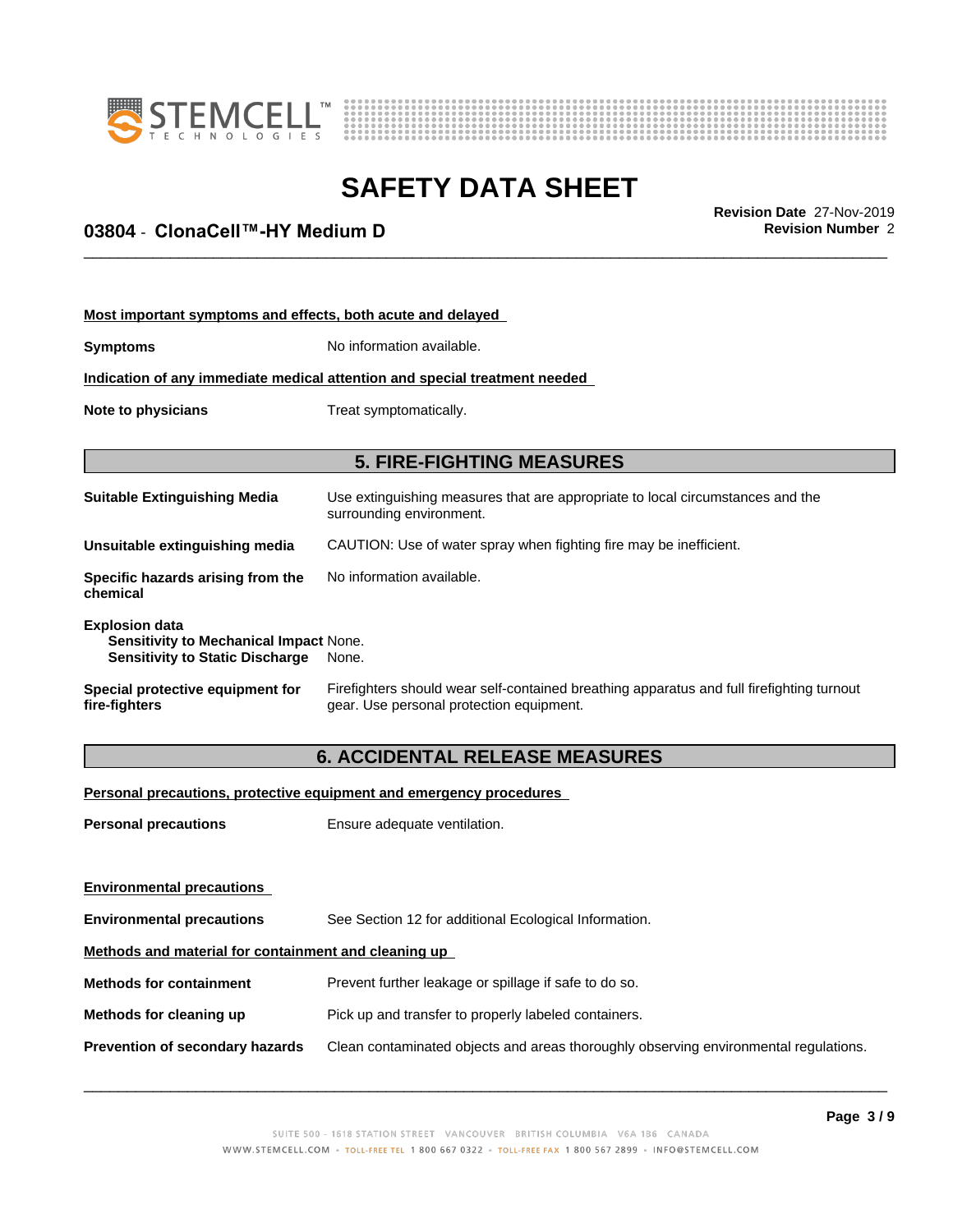



## \_\_\_\_\_\_\_\_\_\_\_\_\_\_\_\_\_\_\_\_\_\_\_\_\_\_\_\_\_\_\_\_\_\_\_\_\_\_\_\_\_\_\_\_\_\_\_\_\_\_\_\_\_\_\_\_\_\_\_\_\_\_\_\_\_\_\_\_\_\_\_\_\_\_\_\_\_\_\_\_\_\_\_\_\_\_\_\_\_\_\_\_\_ **Revision Date** 27-Nov-2019 **03804** - **ClonaCell™-HYMediumD Revision Number** 2

|                                                              | 7. HANDLING AND STORAGE                                                                                                                                                     |
|--------------------------------------------------------------|-----------------------------------------------------------------------------------------------------------------------------------------------------------------------------|
| <b>Precautions for safe handling</b>                         |                                                                                                                                                                             |
| Advice on safe handling                                      | Handle in accordance with good industrial hygiene and safety practice.                                                                                                      |
| Conditions for safe storage, including any incompatibilities |                                                                                                                                                                             |
| <b>Storage Conditions</b>                                    | Keep containers tightly closed in a dry, cool and well-ventilated place.                                                                                                    |
|                                                              | 8. EXPOSURE CONTROLS/PERSONAL PROTECTION                                                                                                                                    |
| <b>Control parameters</b>                                    |                                                                                                                                                                             |
| <b>Exposure Limits</b>                                       | This product, as supplied, does not contain any hazardous materials with occupational<br>exposure limits established by the region specific regulatory bodies.              |
| <b>Appropriate engineering controls</b>                      |                                                                                                                                                                             |
| <b>Engineering controls</b>                                  | Showers<br>Eyewash stations<br>Ventilation systems.                                                                                                                         |
|                                                              | Individual protection measures, such as personal protective equipment                                                                                                       |
| <b>Eye/face protection</b>                                   | No special protective equipment required.                                                                                                                                   |
| Skin and body protection                                     | No special protective equipment required.                                                                                                                                   |
| <b>Respiratory protection</b>                                | No protective equipment is needed under normal use conditions. If exposure limits are<br>exceeded or irritation is experienced, ventilation and evacuation may be required. |
| <b>General hygiene considerations</b>                        | Handle in accordance with good industrial hygiene and safety practice.                                                                                                      |

### **9. PHYSICAL AND CHEMICAL PROPERTIES**

**Information on basic physical and chemical properties Physical state** Liquid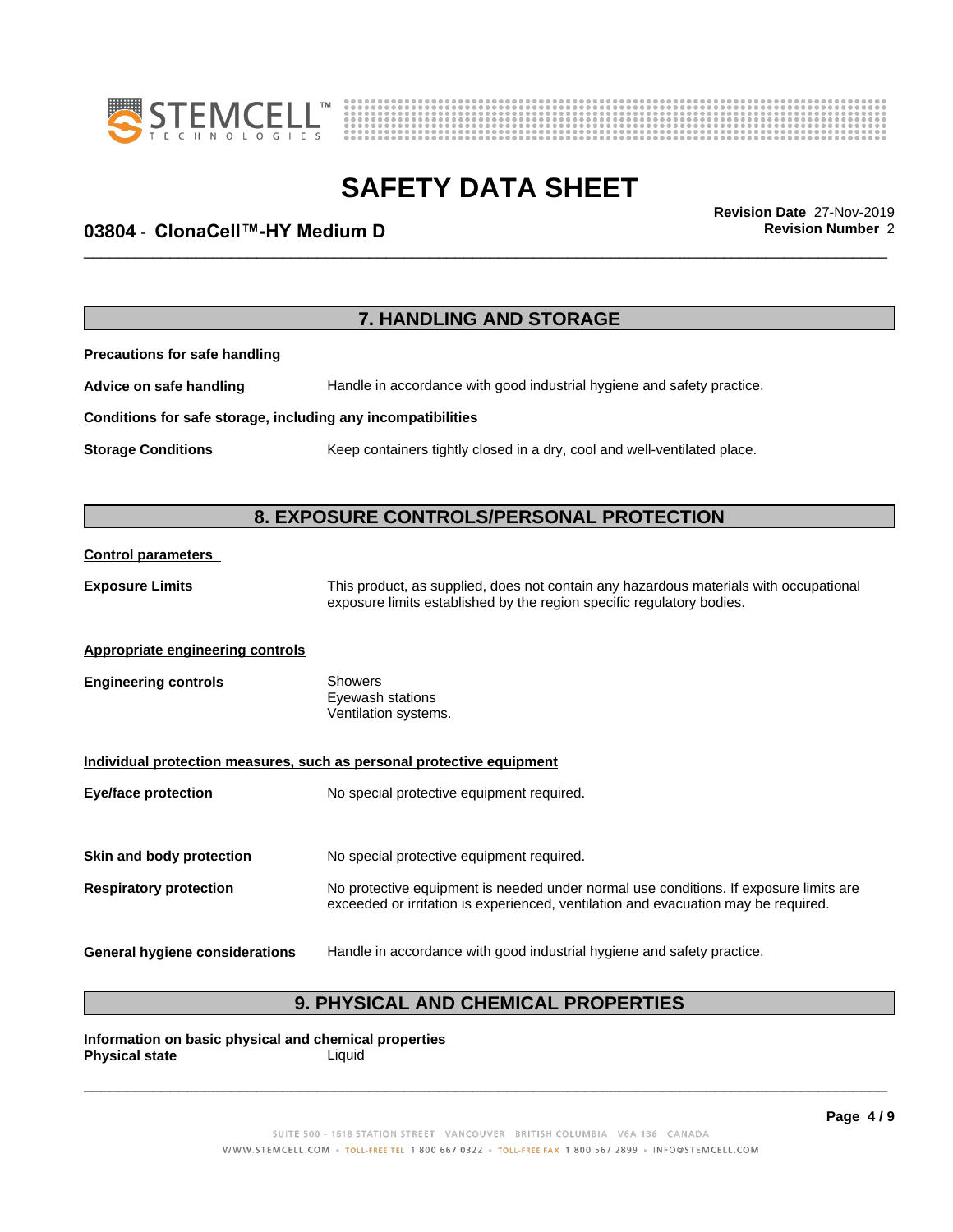



## \_\_\_\_\_\_\_\_\_\_\_\_\_\_\_\_\_\_\_\_\_\_\_\_\_\_\_\_\_\_\_\_\_\_\_\_\_\_\_\_\_\_\_\_\_\_\_\_\_\_\_\_\_\_\_\_\_\_\_\_\_\_\_\_\_\_\_\_\_\_\_\_\_\_\_\_\_\_\_\_\_\_\_\_\_\_\_\_\_\_\_\_\_ **Revision Date** 27-Nov-2019 **03804** - **ClonaCell™-HYMediumD Revision Number** 2

Appearance opaque

**Explosive properties** No information available **Oxidizing properties** No information available **pH** No data available None known **Melting point / freezing point** No data available None known **Boiling point / boiling range** No data available **None known**<br> **Plash point / boiling range** No data available **None known Flash point**<br> **Flash point**<br> **Evaporation rate** No data available None known<br>
None known **Evaporation rate Conservential School and None Conservential Arist Arist Conservential Conservential Arist Mone known**<br> **Flammability (solid. gas)** No data available **None known Flammability (solid, gas)** No data available None known<br> **Flammability Limit in Air** None Known **Flammability Limit in Air Upper flammability limit:** No data available **Lower flammability limit: Vapor pressure No data available and the None known**<br> **Vapor density No data available None known**<br>
No data available **None known Vapor density No data available None known**<br> **Relative density No data available None known**<br>
None known **Relative density No data available and the Shown None known**<br> **Water solubility No data available None known None known Water solubility No data available**<br> **Solubility in other solvents** No data available **Solubility in other solvents** No data available **None known**<br> **Partition coefficient** No data available None known **Partition coefficient**<br> **Autoignition temperature** No data available None known<br>
None known **Autoignition temperature No data available None known**<br> **Decomposition temperature** No data available **None known**<br>
None known **Decomposition temperature** No data available None known<br> **Kinematic viscosity** No data available None known **Kinematic viscosity Dynamic viscosity No data available None known** 

**Other Information**

**Color** red red **Color Odor Odor** No information available<br> **Odor threshold No information available No information available** 

**Softening point No information available**<br> **Molecular weight No information available Molecular weight Molecular is a structure of the No information available Molecular formula Molecular System Molecular formula No information available**<br>**VOC Content (%)** No information available **VOC Content (%)** No information available **Liquid Density** No information available **Bulk density** No information available

#### **Property Remarks •Method Values Remarks** •Method

### **10. STABILITY AND REACTIVITY**

| <b>Reactivity</b>                                                       | No information available.                                                  |
|-------------------------------------------------------------------------|----------------------------------------------------------------------------|
| <b>Chemical stability</b>                                               | Stable under normal conditions.                                            |
| <b>Possibility of hazardous reactions</b> None under normal processing. |                                                                            |
| <b>Conditions to avoid</b>                                              | None known based on information supplied.                                  |
| Incompatible materials                                                  | None known based on information supplied.                                  |
|                                                                         | Hazardous decomposition products None known based on information supplied. |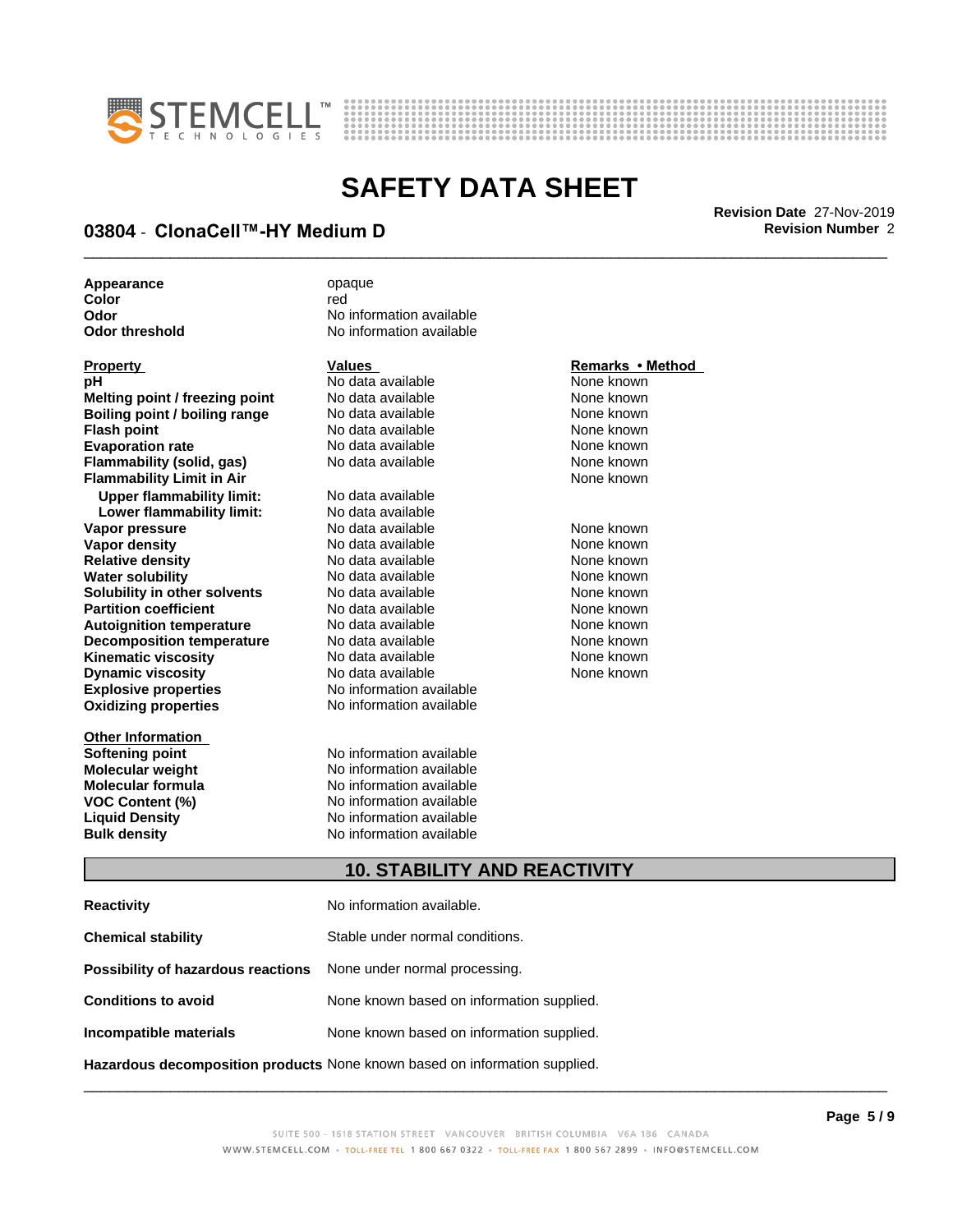



## \_\_\_\_\_\_\_\_\_\_\_\_\_\_\_\_\_\_\_\_\_\_\_\_\_\_\_\_\_\_\_\_\_\_\_\_\_\_\_\_\_\_\_\_\_\_\_\_\_\_\_\_\_\_\_\_\_\_\_\_\_\_\_\_\_\_\_\_\_\_\_\_\_\_\_\_\_\_\_\_\_\_\_\_\_\_\_\_\_\_\_\_\_ **Revision Date** 27-Nov-2019 **03804** - **ClonaCell™-HYMediumD Revision Number** 2

### **11. TOXICOLOGICAL INFORMATION**

**Information on likely routes of exposure**

| Specific test data for the substance or mixture is not available. |
|-------------------------------------------------------------------|
| Specific test data for the substance or mixture is not available. |
| Specific test data for the substance or mixture is not available. |
| Specific test data for the substance or mixture is not available. |
|                                                                   |

**<u>Symptoms related to the physical, chemical and toxicological characteristics</u>** 

**Symptoms** No information available.

### **Numerical measures of toxicity**

#### **Acute toxicity**

Unknown acute toxicity 21.11112525 % of the mixture consists of ingredient(s) of unknown toxicity 21.11112525 % of the mixture consists of ingredient(s) of unknown acute oral toxicity 21.11112525 % of the mixture consists of ingredient(s) of unknown acute dermal toxicity 21.11112525 % of the mixture consists of ingredient(s) of unknown acute inhalation toxicity (gas) 21.11112525 % of the mixture consists of ingredient(s) of unknown acute inhalation toxicity (vapor) 21.11112525 % of the mixture consists of ingredient(s) of unknown acute inhalation toxicity (dust/mist)

### **Delayed and immediate effects as well as chronic effects from short and long-term exposure**

| <b>Skin corrosion/irritation</b>  | No information available. |
|-----------------------------------|---------------------------|
| Serious eye damage/eye irritation | No information available. |
| Respiratory or skin sensitization | No information available. |
| Germ cell mutagenicity            | No information available. |
| Carcinogenicity                   | No information available. |
| <b>Reproductive toxicity</b>      | No information available. |
| <b>STOT - single exposure</b>     | No information available. |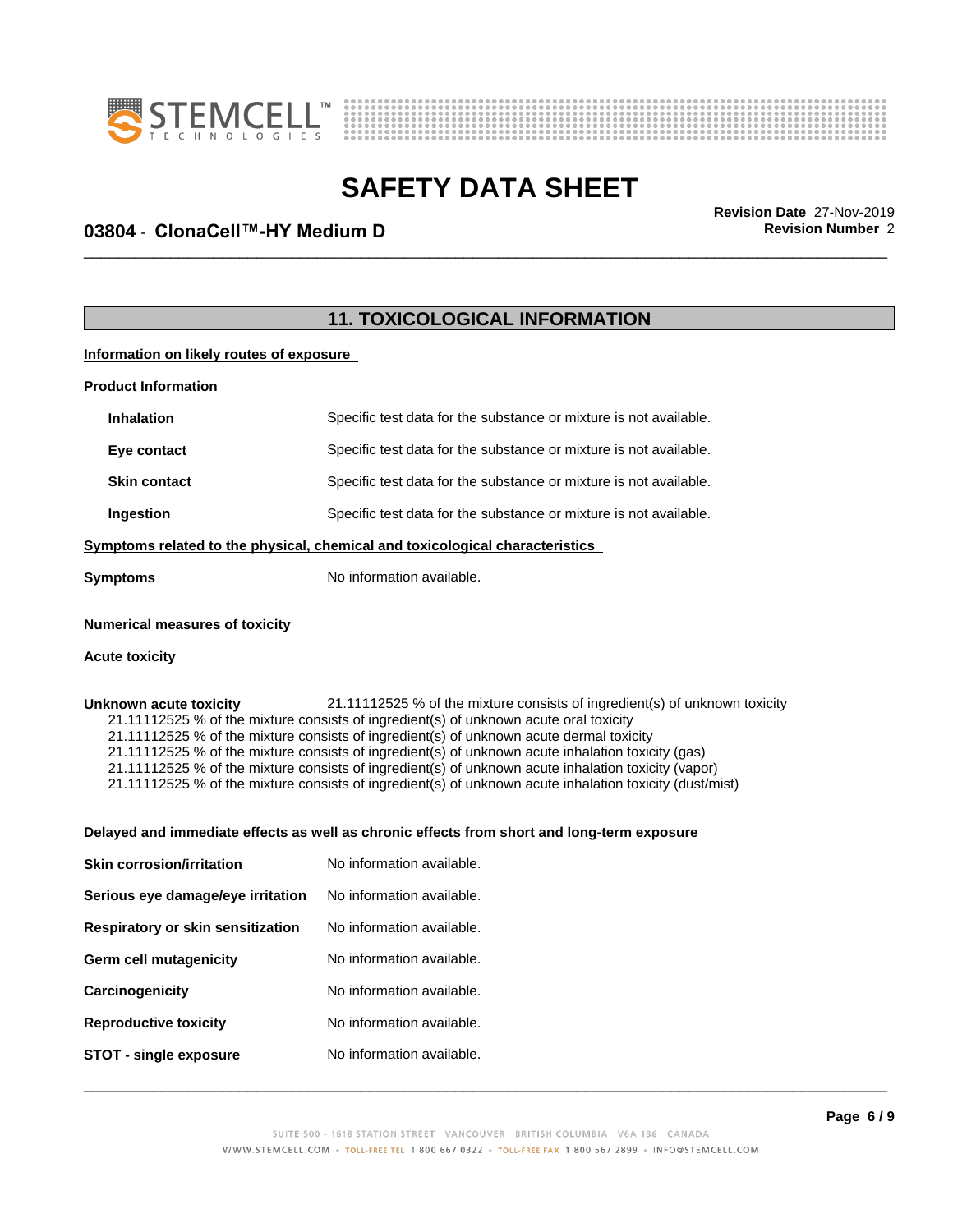



## \_\_\_\_\_\_\_\_\_\_\_\_\_\_\_\_\_\_\_\_\_\_\_\_\_\_\_\_\_\_\_\_\_\_\_\_\_\_\_\_\_\_\_\_\_\_\_\_\_\_\_\_\_\_\_\_\_\_\_\_\_\_\_\_\_\_\_\_\_\_\_\_\_\_\_\_\_\_\_\_\_\_\_\_\_\_\_\_\_\_\_\_\_ **Revision Date** 27-Nov-2019 **03804** - **ClonaCell™-HYMediumD Revision Number** 2

| <b>STOT - repeated exposure</b> | No information available. |
|---------------------------------|---------------------------|
|                                 |                           |

**Aspiration hazard** No information available.

### **12. ECOLOGICAL INFORMATION**

| <b>Ecotoxicity</b>            |                                    |
|-------------------------------|------------------------------------|
| Persistence and degradability | No information available.          |
| <b>Bioaccumulation</b>        | There is no data for this product. |
| Other adverse effects         | No information available.          |

### **13. DISPOSAL CONSIDERATIONS**

| Waste treatment methods                |                                                                                                                    |  |  |
|----------------------------------------|--------------------------------------------------------------------------------------------------------------------|--|--|
| Waste from residues/unused<br>products | Dispose of in accordance with local regulations. Dispose of waste in accordance with<br>environmental legislation. |  |  |
| <b>Contaminated packaging</b>          | Do not reuse empty containers.                                                                                     |  |  |

### **14. TRANSPORT INFORMATION**

| <u>DOT</u>  | Not regulated |
|-------------|---------------|
| <b>TDG</b>  | Not regulated |
| <b>MEX</b>  | Not regulated |
| ICAO (air)  | Not regulated |
| <b>IATA</b> | Not regulated |
| <b>IMDG</b> | Not regulated |
| RID         | Not regulated |
|             |               |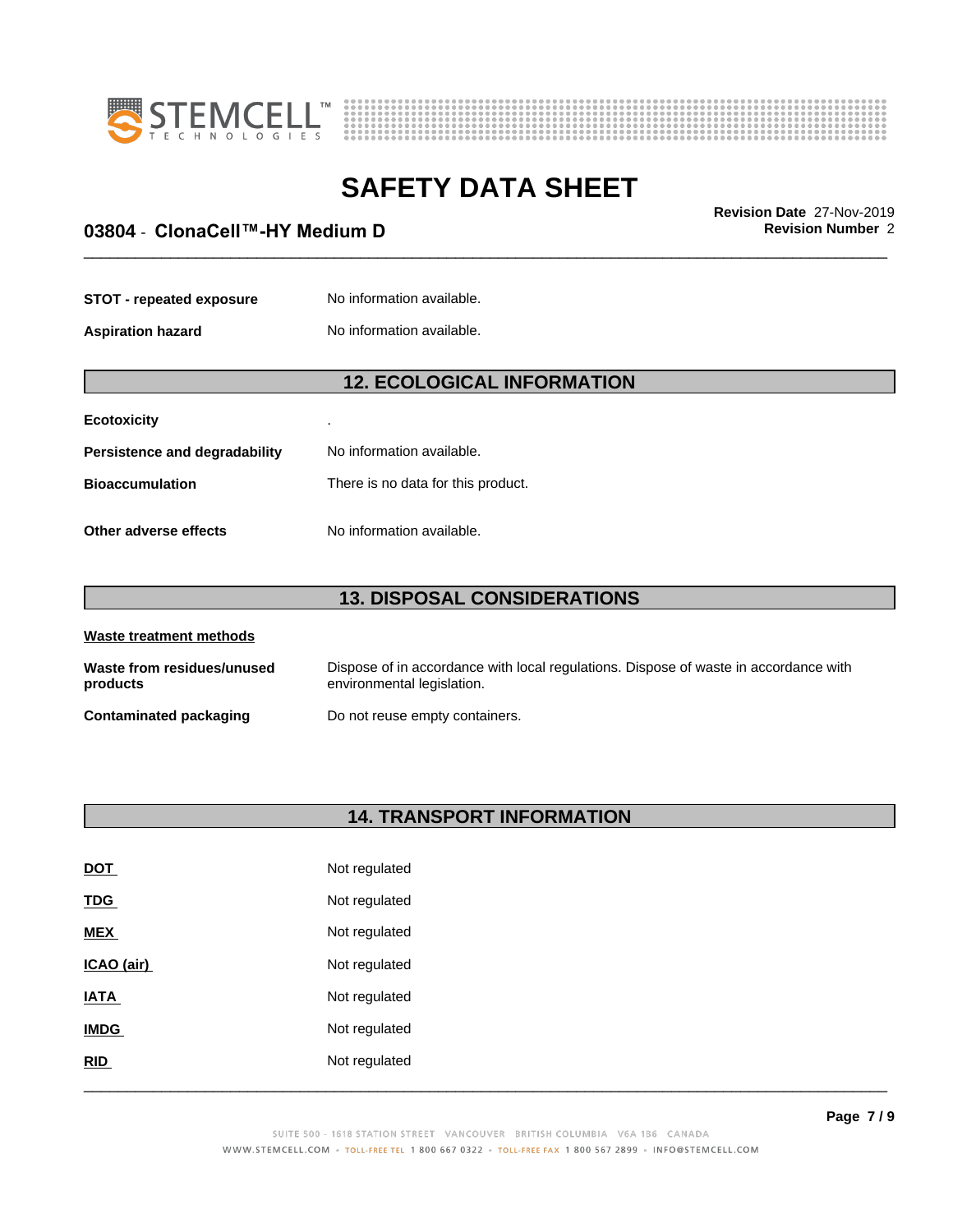



## \_\_\_\_\_\_\_\_\_\_\_\_\_\_\_\_\_\_\_\_\_\_\_\_\_\_\_\_\_\_\_\_\_\_\_\_\_\_\_\_\_\_\_\_\_\_\_\_\_\_\_\_\_\_\_\_\_\_\_\_\_\_\_\_\_\_\_\_\_\_\_\_\_\_\_\_\_\_\_\_\_\_\_\_\_\_\_\_\_\_\_\_\_ **Revision Date** 27-Nov-2019 **03804** - **ClonaCell™-HYMediumD Revision Number** 2

ADR **ADR** Not regulated

**ADN** Not regulated

# **15. REGULATORY INFORMATION**

| <b>International Inventories</b> |                 |  |
|----------------------------------|-----------------|--|
| TSCA                             | Does not comply |  |
| <b>DSL/NDSL</b>                  | Does not comply |  |
| <b>EINECS/ELINCS</b>             | Does not comply |  |
| <b>ENCS</b>                      | Does not comply |  |
| <b>IECSC</b>                     | Does not comply |  |
| KECL                             | Does not comply |  |
| <b>PICCS</b>                     | Does not comply |  |
| AICS                             | Does not comply |  |
|                                  |                 |  |

 **Legend:**

 **TSCA** - United States Toxic Substances Control Act Section 8(b) Inventory

 **DSL/NDSL** - Canadian Domestic Substances List/Non-Domestic Substances List

 **EINECS/ELINCS** - European Inventory of Existing Chemical Substances/European List of Notified Chemical Substances

 **ENCS** - Japan Existing and New Chemical Substances

 **IECSC** - China Inventory of Existing Chemical Substances

 **KECL** - Korean Existing and Evaluated Chemical Substances

 **PICCS** - Philippines Inventory of Chemicals and Chemical Substances

 **AICS** - Australian Inventory of Chemical Substances

### **US Federal Regulations**

### **SARA 313**

Section 313 of Title III of the Superfund Amendments and Reauthorization Act of 1986 (SARA). This product does not contain any chemicals which are subject to the reporting requirements of the Act and Title 40 of the Code of Federal Regulations, Part 372.

| <b>SARA 311/312 Hazard Categories</b> |    |  |
|---------------------------------------|----|--|
| Acute health hazard                   | N٥ |  |
| <b>Chronic Health Hazard</b>          | No |  |
| Fire hazard                           | N٥ |  |
| Sudden release of pressure hazard     | No |  |

**Reactive Hazard** No

#### **CWA (Clean WaterAct)**

This product does not contain any substances regulated as pollutants pursuant to the Clean Water Act (40 CFR 122.21 and 40 CFR 122.42).

### **CERCLA**

This material, as supplied, does not contain any substances regulated as hazardous substances under the Comprehensive Environmental Response Compensation and Liability Act (CERCLA) (40 CFR 302) or the Superfund Amendments and Reauthorization Act (SARA) (40 CFR 355). There may be specific reporting requirements at the local, regional, or state level